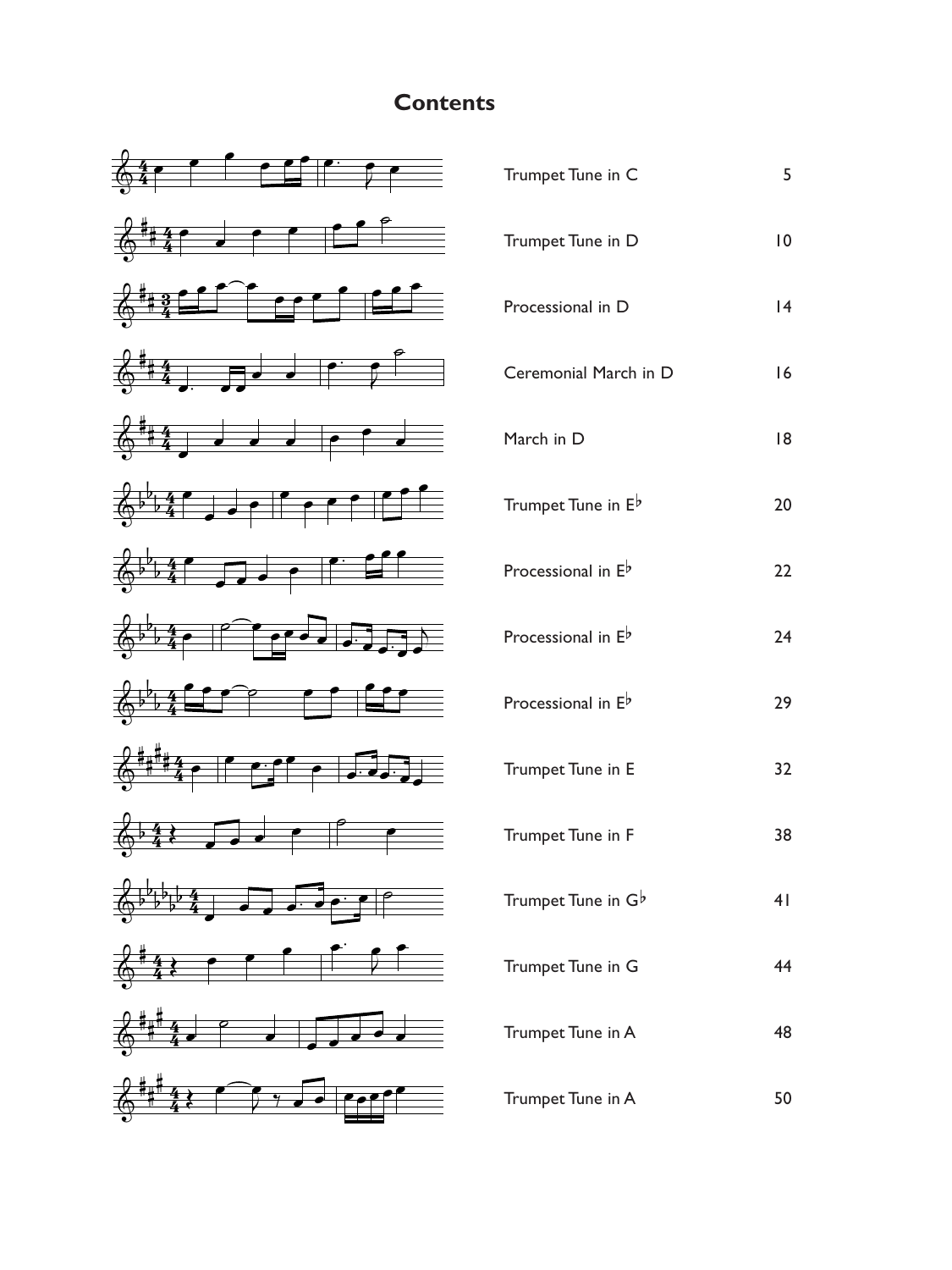

#### **Cycle of Processionals**



| I. Processional in G                   | 64 |
|----------------------------------------|----|
| II. March in C                         | 66 |
| III. March for a Festival in F         | 68 |
| IV. Ceremonial Music in B <sup>b</sup> | 70 |
| V. Processional in Eb                  | 72 |
| VI. Processional in $A^{\flat}$        | 74 |
| VII. Trumpet Tune in D <sup>b</sup>    | 76 |
| VIII. Trumpet Tune in G <sup>b</sup>   | 78 |
| IX. Trumpet Tune in B                  | 80 |
| X. Trumpet Tune in E                   | 82 |
| XI. Trumpet Tune in A                  | 84 |
| XII. Trumpet Tune in D                 | 86 |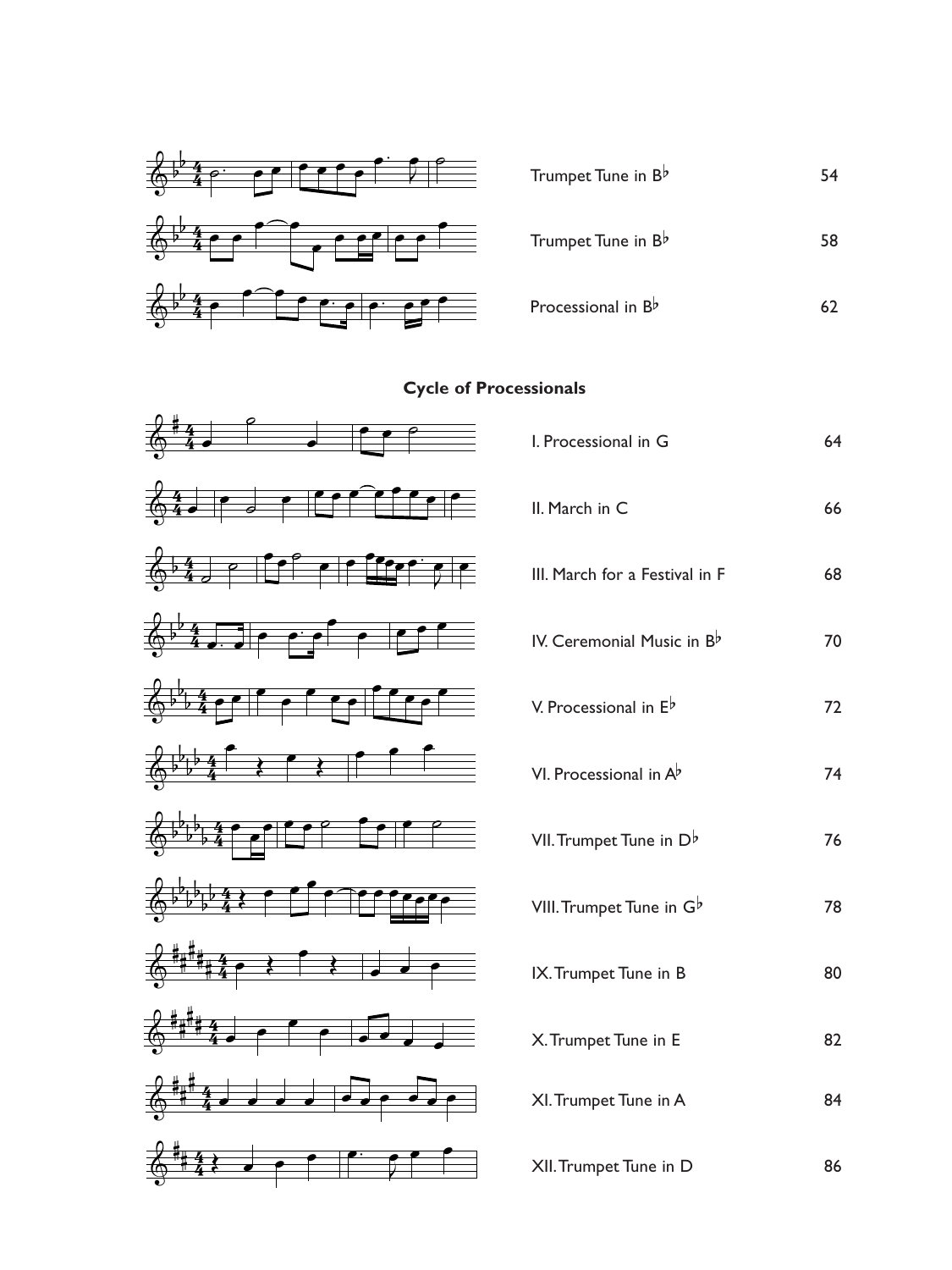### *to G. Winston Cassler* Trumpet Tune in C

Gt: Trompette en chamade 8' (with Gt/Gt. 16' if effective)

Sw: Principals 8', 4', 2'

Ped: 16', Sw/Ped

David N. Johnson







When used as a processional or wedding march, various sections may be omitted or repeated.

Play all R.H. notes detached, except where legato as indicated by slur. \*

Play all L.H. notes legato, except where detached as indicated. \*\*

> *Trumpet Tunes for Organ* by David N. Johnson, ISBN 0-8006-7482-0 Copyright © 1964, 2002 Augsburg Fortress. All rights reserved. Printed in U.S.A. Duplication in any form prohibited without written permission.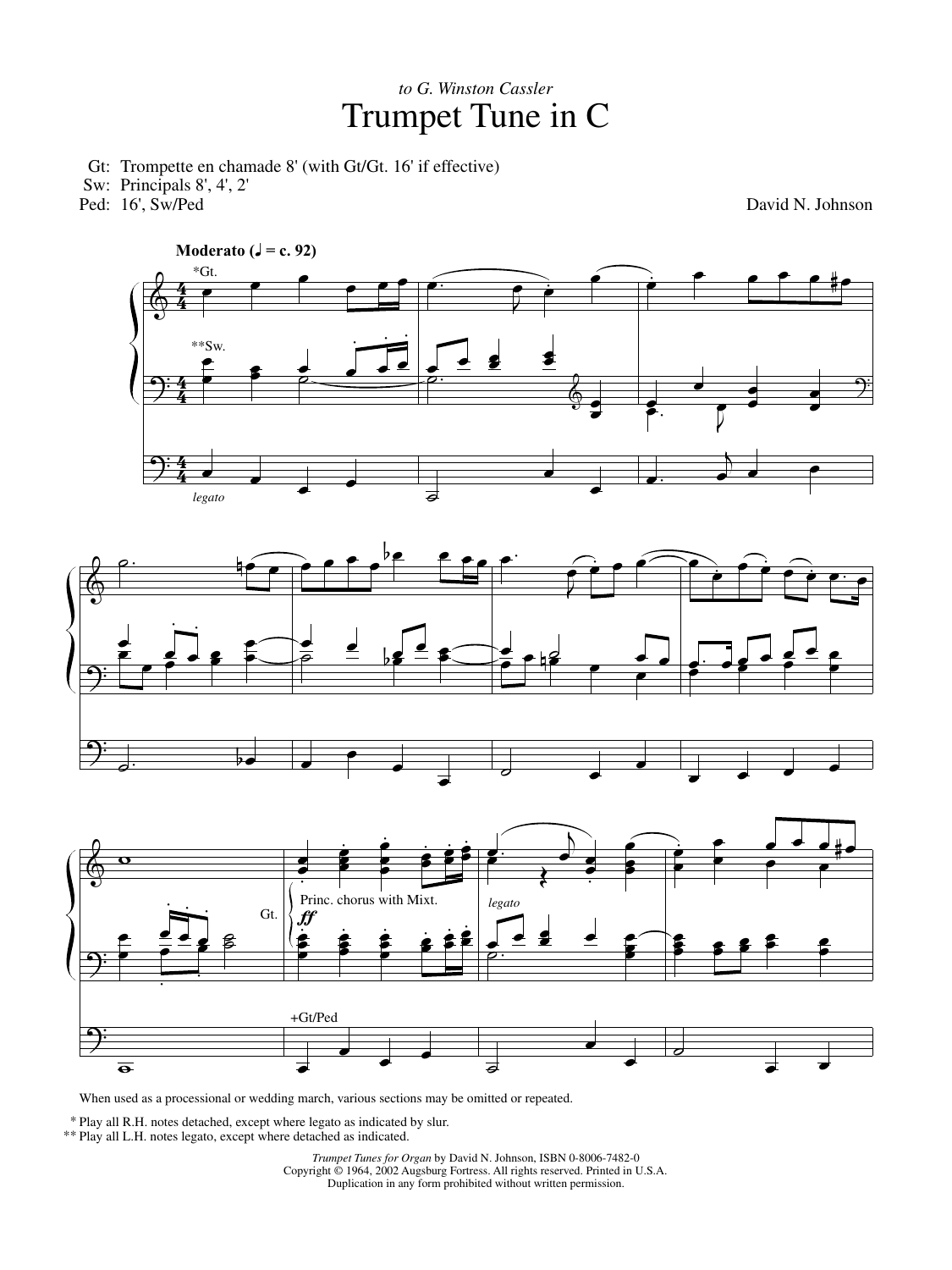

# Trumpet Tune in D

Gt: Trumpet 8' Sw: Principals

Ped: Principals

David N. Johnson

*Trumpet Tunes for Organ* by David N. Johnson, ISBN 0-8006-7482-0 Copyright © 1962, 2002 Augsburg Fortress. All rights reserved. Printed in U.S.A. Duplication in any form prohibited without written permission.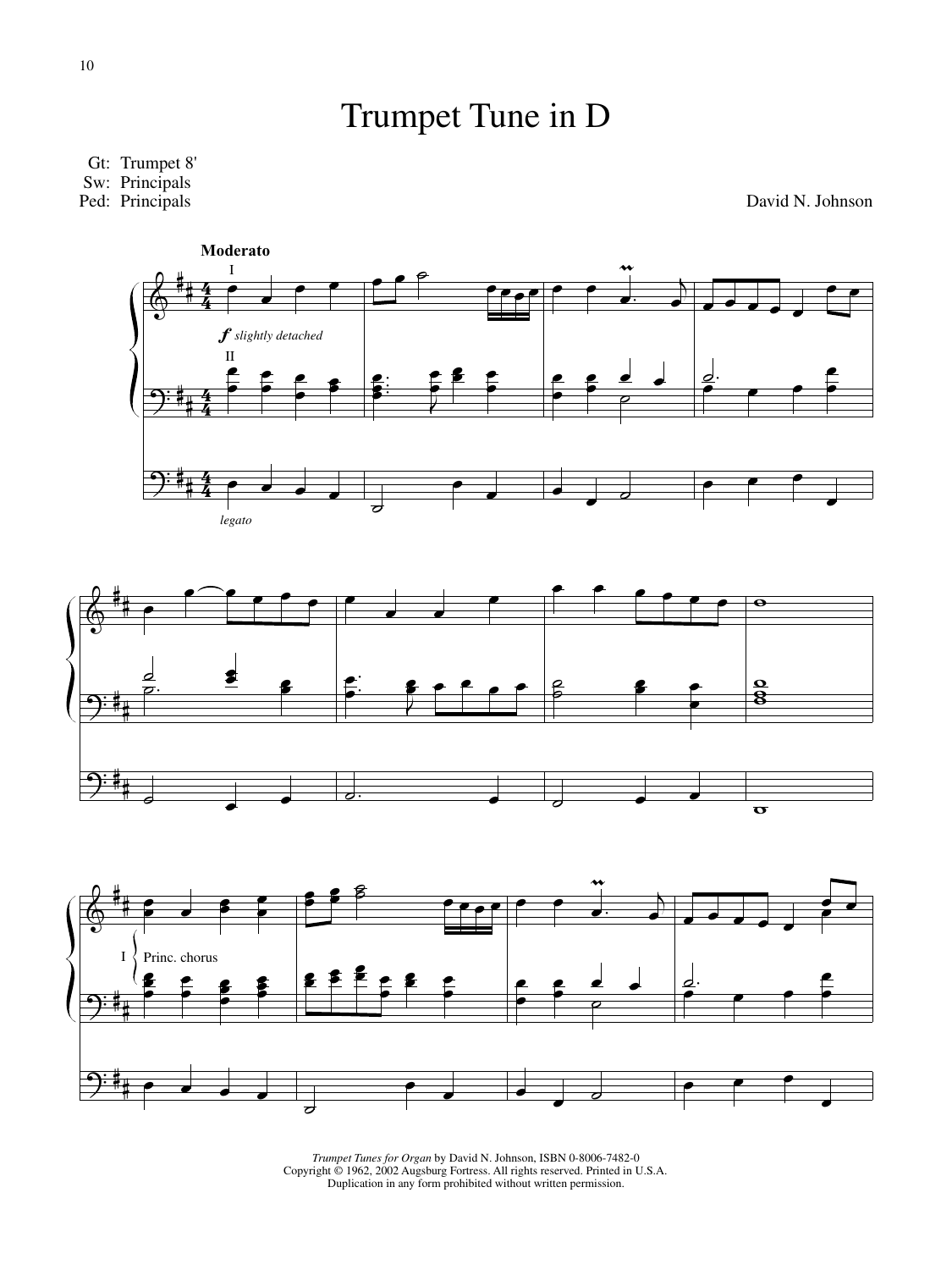Processional in D

David N. Johnson









*Trumpet Tunes for Organ* by David N. Johnson, ISBN 0-8006-7482-0 Copyright © 2002 Augsburg Fortress. All rights reserved. Printed in U.S.A. Duplication in any form prohibited without written permission.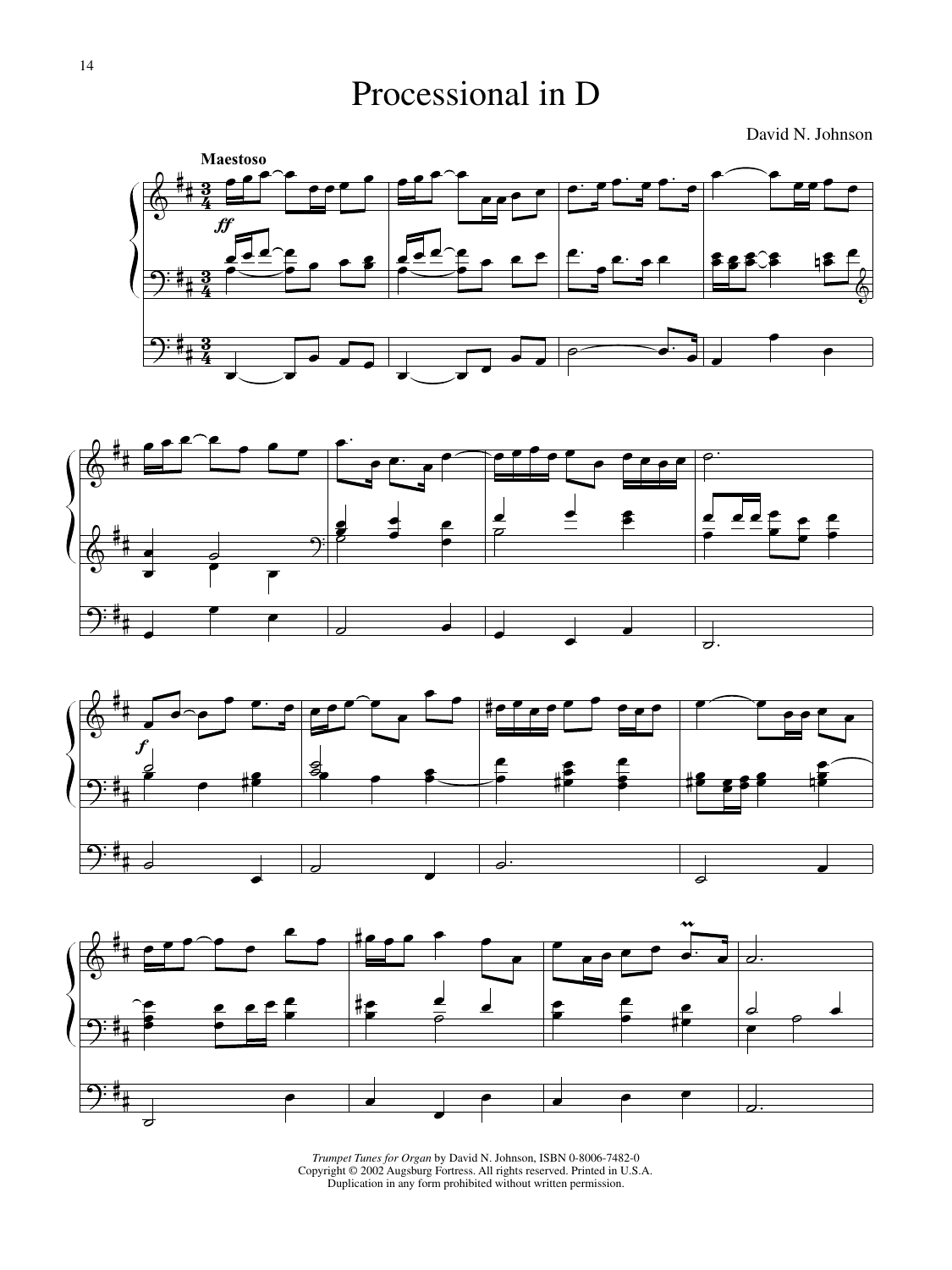

I: Trumpet

II: Principals 8', 4', 2'

David N. Johnson







\*Execute all ornaments beginning with the upper auxiliary on the beat.

*Trumpet Tunes for Organ* by David N. Johnson, ISBN 0-8006-7482-0 Copyright © 1970, 2002 Augsburg Fortress. All rights reserved. Printed in U.S.A. Duplication in any form prohibited without written permission.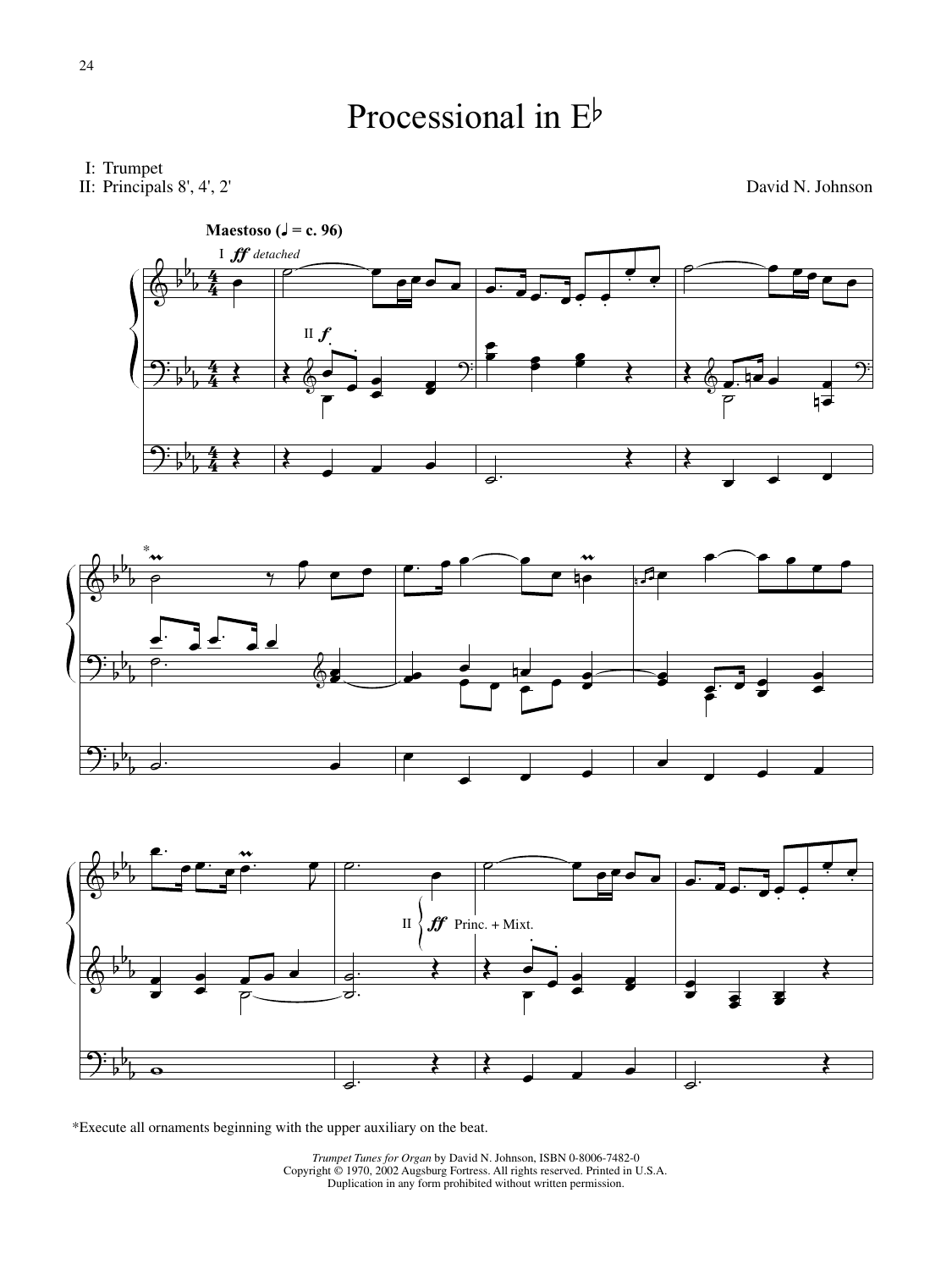Cycle of Processionals I. Processional in G

David N. Johnson









Performance note: If performing the cycle as an entity, it is suggested that the performer omit the last *Da Capo* of each processional to create a smooth transition.

> *Trumpet Tunes for Organ* by David N. Johnson, ISBN 0-8006-7482-0 Copyright © 2002 Augsburg Fortress. All rights reserved. Printed in U.S.A. Duplication in any form prohibited without written permission.